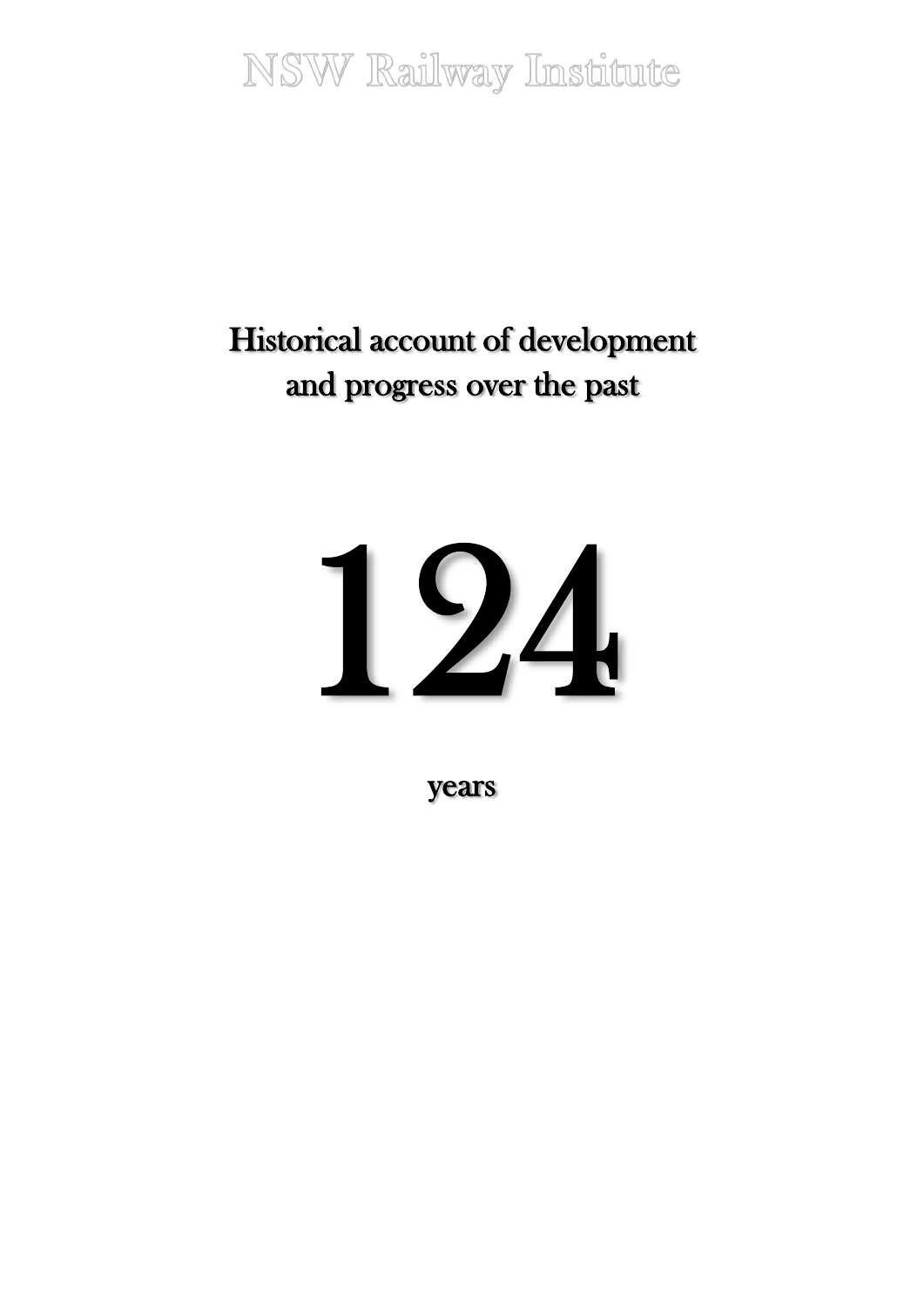# **Provisional Committee 1891**

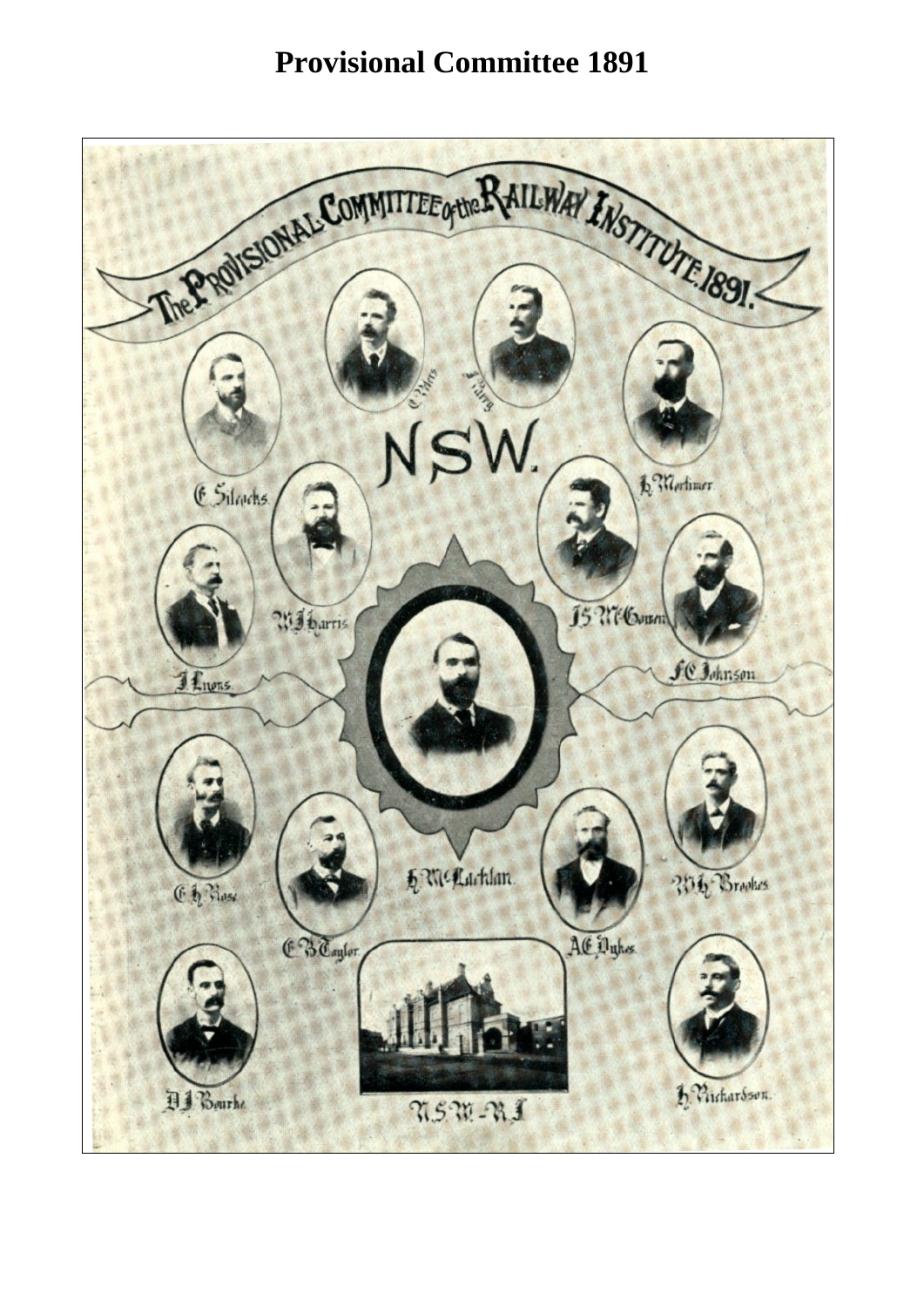### NSW RAILWAY INSTITUTE

### Life Members

1891 - 2011



C. A. Goodchap E.M.G. Eddy C.N.J. Oliver D. Kirkcaldie







| W. .M. McMillan<br>Hon. C. A. Goodchap | W.T. Foxlee<br>E.M. Halligan | W.J. Morris<br>J.D. Bearley | J. Chudleigh<br>E. J. Saywell | C.C. Mason<br>W.E. Urch | E.H. Fairhall<br>P. Smith | F.C. Garside<br>O.H.J. Thorburn | T.J. Hartigan C.M.G.<br>J.B. Chifley M.H.R |
|----------------------------------------|------------------------------|-----------------------------|-------------------------------|-------------------------|---------------------------|---------------------------------|--------------------------------------------|
| RT. Hon. Sir George Reid P.C.          | H. Carruthers                | J.P. Horan                  | J. B. Suttor                  | W.G. Thomas             | G. Denison                | Mrs. Mould                      | J. McSweeney                               |
| Sir Henry Parkes                       | J.S. Spurway                 | W. Glanville                | J. Douglas                    | C.D. McIntosh           | T. Lakeman                | A.G. Deniss                     | E.A. Lofts                                 |
| E.M.G. Eddy                            | C.A. Hodgson                 | A.J. Burbidge               | S.H. Bent                     | W.M. Colley             | R.L. Ranken               | W.J. Hiscock                    | D.H. Stokes                                |
| Hon. Sir Julian Salomons               | T. Hall                      | W.H. Davidson               | F.C. Grey                     | F.F. Vogel              | W. Wood                   | R.E. Evans                      | E.A. Wills                                 |
| Hon. J.S.T. Mc Gowen                   | R. Kendall                   | J. Mars                     | F. W. Howieson                | A.J. Miller             | P. Hartigan               | R. Winsor                       | D. Ross                                    |
| C.N.J. Oliver C.M.G.                   | W. Elston                    | A. E. Mardardy              | W.W.C. Levitt                 | F.V. McGee              | T.C. Wright               | L.M. Grouse                     | G.E. Jordan                                |
| H. McLachlan                           | W. Scott                     | H.E. Tooker                 | E.O. Milne                    | W.A. Westall            | H. Mortimore              | A. East                         | W. Andrew                                  |
| J. Fraser C.M.G.                       | J. Scott                     | J.W. Balmer                 | W. McNamara                   | T. Burt                 | T.K. Mc Gowan             | P.J. Fahey                      | H.C. Judd                                  |
| J.J.C Bradfield                        | D. Kirkcaldie                | J. Webb                     | W.E. Newell                   | H.B. Howe               | A.E. Heaydon              | S. Butler                       | J.D. Reid                                  |
| D.C. Williamson                        | J. Parry                     | P.J. Lipman                 | A.M. Costelloe                | R. Scott                | E.D. Austin               | D.J. Howse                      | C. Gardiner                                |
| A.J. Carruthers                        | G. Downe                     | E. H. Rose                  | J.P. Callaghan                | G. Kay                  | S.R. Miller               | K.A. Fraser                     | Dr. G.H.Taylor                             |
| F. De Courcey Brown                    | J.C. Thom                    | H.E. Sherlock               | S.B. Williams                 | G. Macoun               | R. Embleton               | P.C. Sharp                      | W.R. Brewer                                |
| A.H.D Humphries                        | T.R. Firth                   | J. Kennedy                  | J. Russell                    | A. E. Jobson            | S. Redshaw                | W.A. Anderson                   | H.A. Downey                                |
| J. Angus                               | N. Selfe                     | G.C. Jones                  | W.J. Napier                   | A. Gannoni              | H. Young                  | W. Gillespie                    | K. Clift                                   |
| W. Gilliver                            | C. Cowper                    | D. Hadkins                  | D. Cumming                    | J. Turner               | H. Harrison               | C.G. Hynes                      | R.A. Stephens                              |
| T.Tate                                 | W.J. Adams                   | W. Kirkham                  | M.J. Lacey                    | P.S. Hunt               | A. Crow                   | A. Temple                       | R.F.W. Graham                              |
| J. Browne                              | W.M. Noakes                  | M.B. Donnellan              | W.M. Fehon                    | F. W. Bretnall          | G.W. Gerrard              | H.J. Egan                       | E.E. Lucy                                  |
| J.M. Cook                              | R. Imray                     | W. Finlay                   | W.S. Fullwood                 | J.S. Cargill            | H. Fox                    | R.B. Roberts                    | Dr. T.L. O'Reilly                          |
| W. Monie                               | A. Gee                       | C.R.S. Gow                  | W.T. Sorrell                  | J.T. Chapman            | R. Slater                 | J.C. Davies                     | Dr. B. Foulds                              |
| W. Tyson                               | E.B. Taylor                  | H. Rose                     | F. Wollf                      | F. Dowling              | P.B. Hamilton             | W.J. Rochaix                    | W.H. Newman                                |
| R. Richardson                          | H.R. Hill                    | W. Pollard                  | O.W. Brain                    | A. Stewart              | W. Russell                | R.J. Funnell                    | E.E. Frewin                                |
| C.H. Stanger                           | J. Scoular                   | E.L. Wailes                 | A. Percival                   | A.D.J. Forster          | A.J. Harvey               | G. Johnson                      | Mrs. J.D. Reid                             |
| W. Thow                                | W. Hoare                     | L. Birks                    | D. Childs                     | J.C. Harford            | E. Silcocks               | C. O'Mara                       | J. Usher                                   |
| N. McCusker                            | E.H. Jones                   | F. Snelson                  | G. Christensen                | T.Booth                 | W. Maddox                 | W.H. Jenkins                    | D.E. Bliss                                 |
| A.J. McAndrew                          | W.A. McAnalley               | C. Nunn                     | L.V. Morrow                   | W.B. Mahony             | W.J. Harper               | W.H. Nerney                     | R. Harrison                                |
| W. Lindsay                             | F. Lummis                    | J. Bone                     | A. Harvison                   | R.B. Brown              | C. Mahoney                | R. Yohnck                       | T. Sharpe                                  |
| K. Rainford                            | T. Hunter                    | G. Harnish                  |                               |                         |                           |                                 |                                            |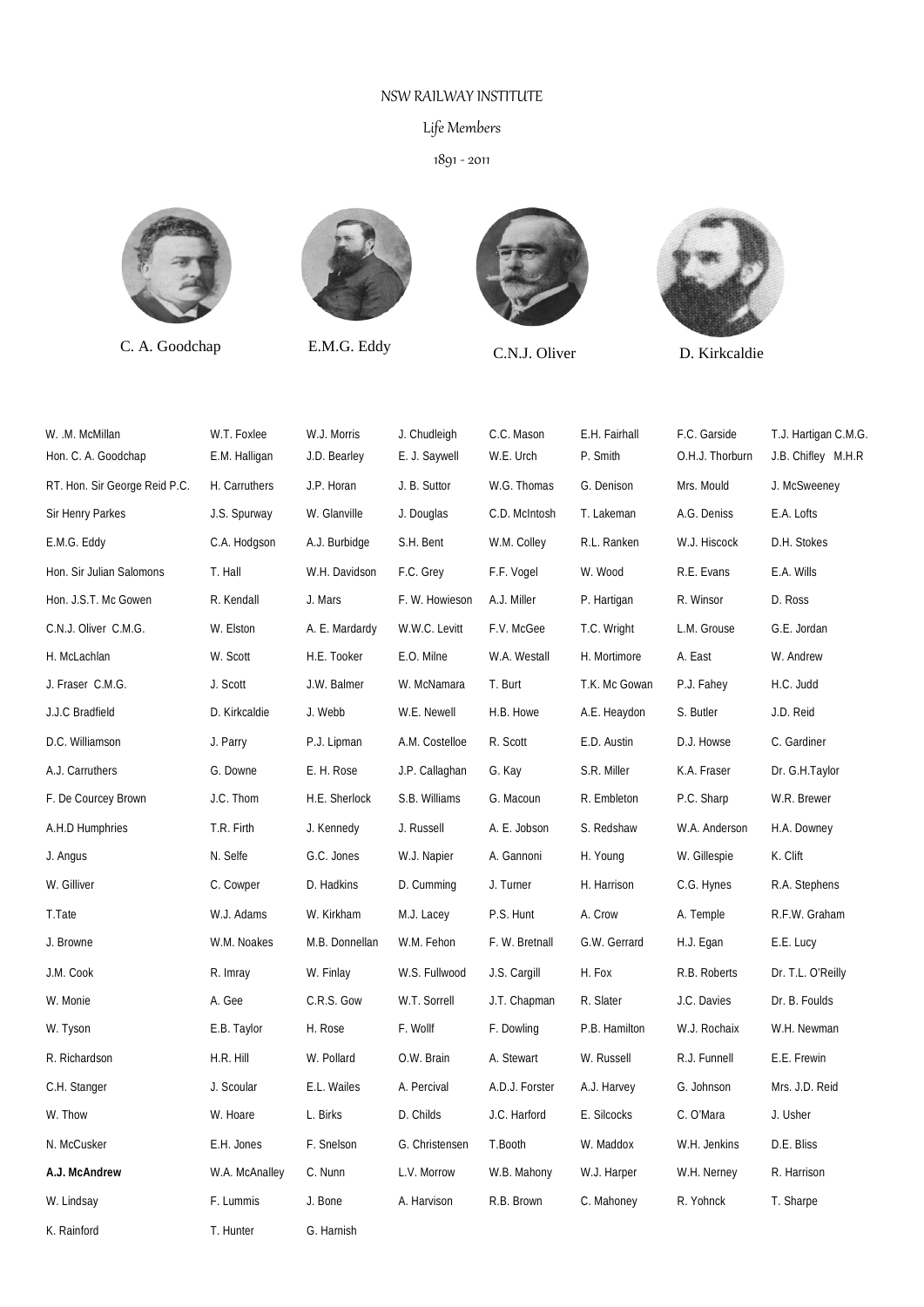## **NSW RAILWAY INSTITUTE BOARD OF ADMINISTRATORS**

1891 – 1909 **H. Mclachlan** 1910 – 1918 **E. B. Taylor** 1919- 1932 **D. Cummings** 1933 – 1940 **G. W. Nicholas** 1940 – 1958 **R. J. Funnell** 1958 – 1965 **A J. McAndrew** 1965 – 1970 **L. V. Morrow** 1970 – 1976 **T. H. Cash** 1976 – 1983 **R. J. Pretty** 1983 – 1988 **D. K. Pitt** 1988 – 1995 **J. Delapp** 1995 – 1998 **C. Buckley** 1998 – Present **R.W. Ritchie**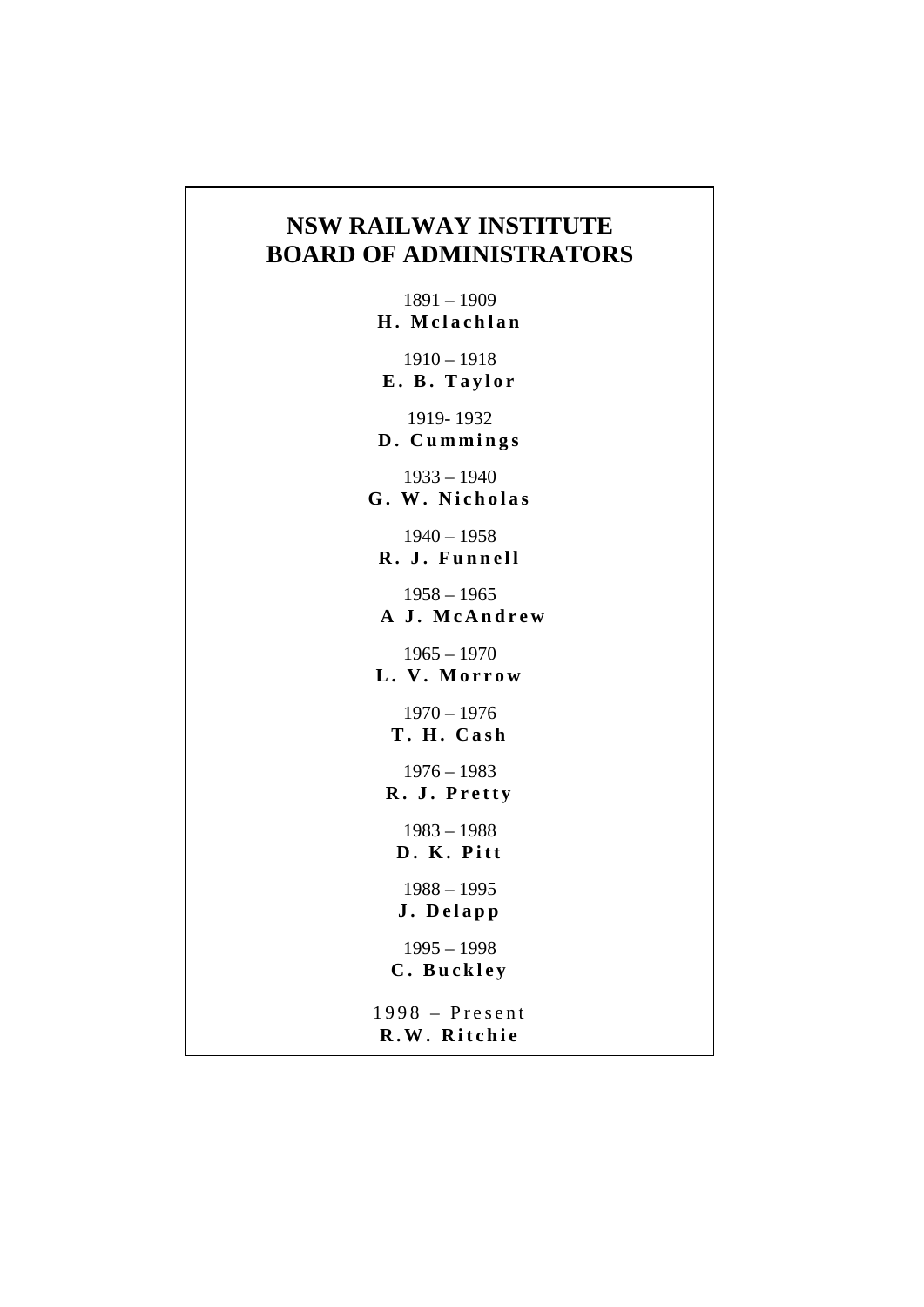### **HISTORY**

The NSW Railway Institute was formally opened on the 14<sup>th</sup> March 1891. It was then the first and only Institution of its kind in the Commonwealth and since that time others had been founded in Victoria, Queensland, Western Australia, South Australia, and Tasmania on similar lines. To some extent, in imitation of ours, it can therefore be claimed to have set the example of a wise undertaking in the interests of the Railway Staff in this part of the world.



To the late Chas. A. Goodchap, who was Commissioner for Railways from 1878 to 1888, must be given credit of cherishing the idea and of taking the first practical step towards its fruition. On Mr. Goodchap's retirement from office he was presented by staff with a testimonial of Ł500 (pounds). He at once announced his intention of making this sum the nucleus for the purchases of a library for the use and enjoyment of the staff, and induced the government of the day to supplement that sum with a like amount.



Mr. E.M.G. Eddy, the Chief Commissioner of the then new administration, cordially supported the scheme, for he was in possession of a mass of information relating to similar institutions in England and America, and was impressed with their usefulness. A committee was appointed by the Board of Commissioners and Representatives of different departments to draw up rules for the government of the Institute. In 1890 this committee was succeeded by a provisional committee elected by the various branches that consisted of:

H. McLachlan Esq. (Chairman), E.B. Taylor Hon. (Organising Secretary), J. S. McGowen, H. Richardson, J. Parry, F. Johnson, H. Mortimore, E. Silcocks, C. Peters, J.

Lyons, W. J. Harris, E. H. Rose, W. H. Brooks, D. J. Bourke, A. E. Dykes.

The design of the building was the result of a competition of which £50(pounds) was given, the winner J. T. Robinson a local architect supervised the work carried out by Thomas Henley of Balmain. The Government provided funding to carry out the work, which was completed and equipped by the inaugural open day.

Since then considerable alterations were made to meet the growing requirements of the members and students with a large hall capable of seating 500, a smaller hall seating 200, a large library, reading room, billiard room, class rooms, retiring rooms, gymnasium and librarian quarters. Yet this accommodation was found inadequate to meet the growing requirements of the students and the aims of the Council.

Below is the extract from the original report covering THE OPENING OF THE RAILWAY INSTITUTE, 14<sup>TH</sup> March 1891.



"A stranger in Sydney, riding on one of the trams between the city and Botany, when passing near the Redfern Railway Terminus, observed a handsomely proportioned brick edifice situated at the north-east corner of the station yard, close to one of the entrances to Prince Alfred Park. Impressed with its tasteful appearance, he inquired of a fellow passenger its nature and uses. The individual so addressed, evidently a railway employee replied, Oh, that is the Railway Institute, and then proceeded to explain that it had been established for the use of the Railway workers, at the same time describing its advantages and utility. His listener was much interested in the information afforded, and thinking that others might also feel some interest in the history of an institution occupying such a unique position in Australasia as does the Railway Institute, the following facts concerning its origin, management, and prospects have been collected and arranged."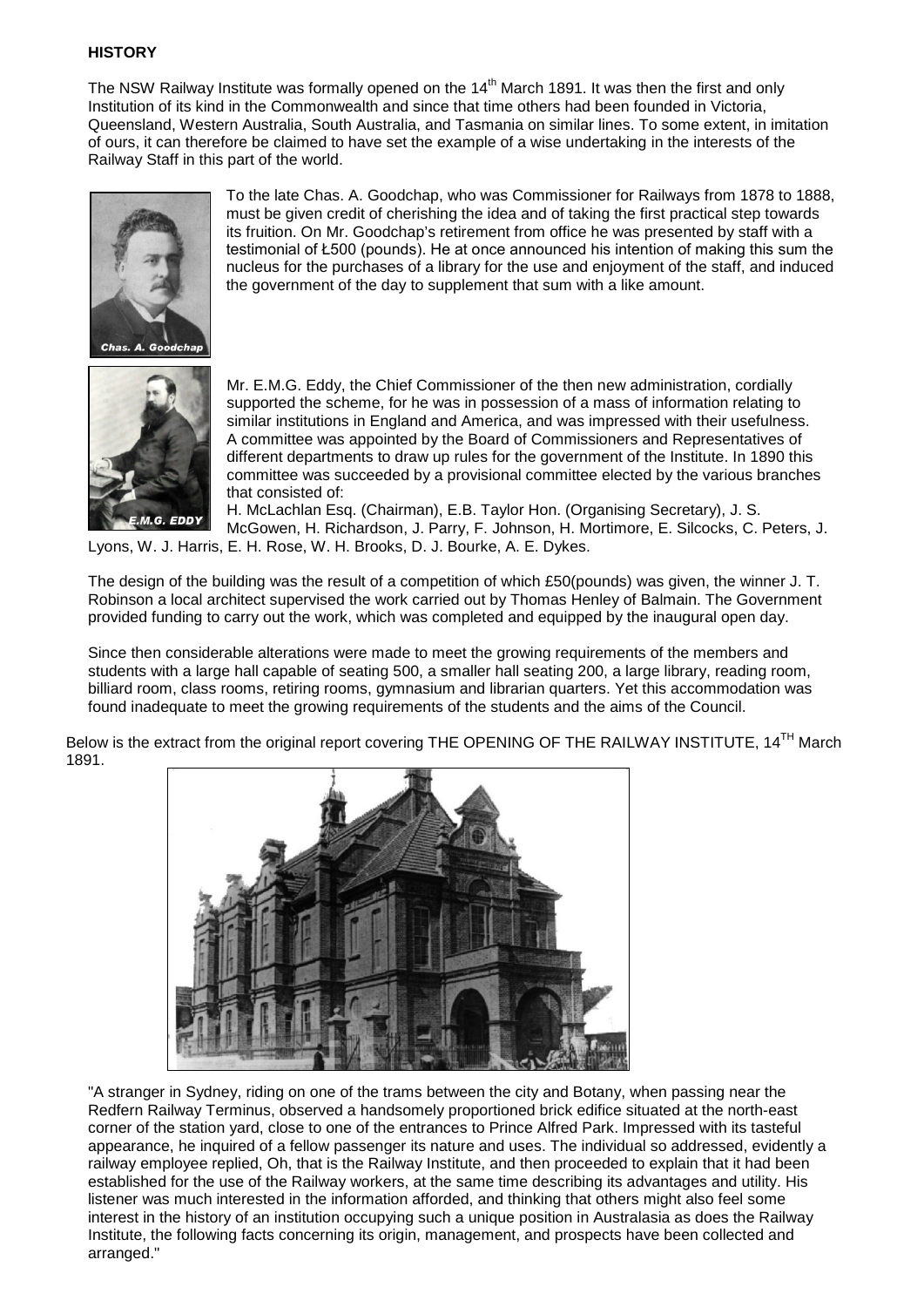### **FOUNDATION**



The building was formerly opened by Sir William McMillan (Minister for Railways) on the evening of Saturday, March 14th, 1891 its objects being the education, recreation and welfare of the staff of the Department of Railway.

The lecture hall was crowded with Railway employees, with every branch of the service being represented, and among the visitors on the platform were:

The Hon. Sir Henry Parkes, G.C.M.G., (Colonial Secretary and Premier),

The Hon W. McMillan (Colonial Treasurer and Minister for Railways),

Mr. E.M.G. Eddy (Chief Railway Commissioner),

W.M. Fehon and C.N.J. Oliver (Railway Commissioners),

Mr. C. A. Goodchap, M.L.A. (Ex-Commissioner for Railways).

Also included were other Railway Department and Branch managers along with many leading citizens of the day.

The Hon. W. McMillan declared the Institute open, and concluded his address in the following words:

*"It was a proud feeling to him to know that it had fallen to my duty to open this magnificent institution. I could only hope that under this roof there would be a spirit of intellectual activity and of fair dealing and of friendship with one's companions, and that the future of the Railways Service Institute would be great and prosperous"*

Sir Henry Parkes also delivered a lengthy and interesting address, which concluded with the following:

*"Real happiness in a country consisted in having so much of the gentleman in every man as to cause him to respect the rights and privileges of other men. And I looked to the Institute to do so much in the direction of improving the condition of those connected with it, to raise the character of all, and to impress the true sense of brotherhood upon all those connected with that great and important public service."*

Mr. Eddy also referred to his expectations of the work of the Institute, and said:

*"The Commissioners thought the best way to ensure the success of the Institute would be practically to allow the management to fall into the hands of the men themselves, they simply keeping a watch over it to assure that it was not diverted from the object for which it was started. The committee would open technical classes, and the Commissioners would render every assistance enabling those classes to be formed, and those classes, in conjunction with the system the Commissioners had commenced of sending some of their* 

*promising young men, after learning all they could do here to the workshops in England and America, would enable any man of ability to become as well educated in railway matters as in any part of the world."*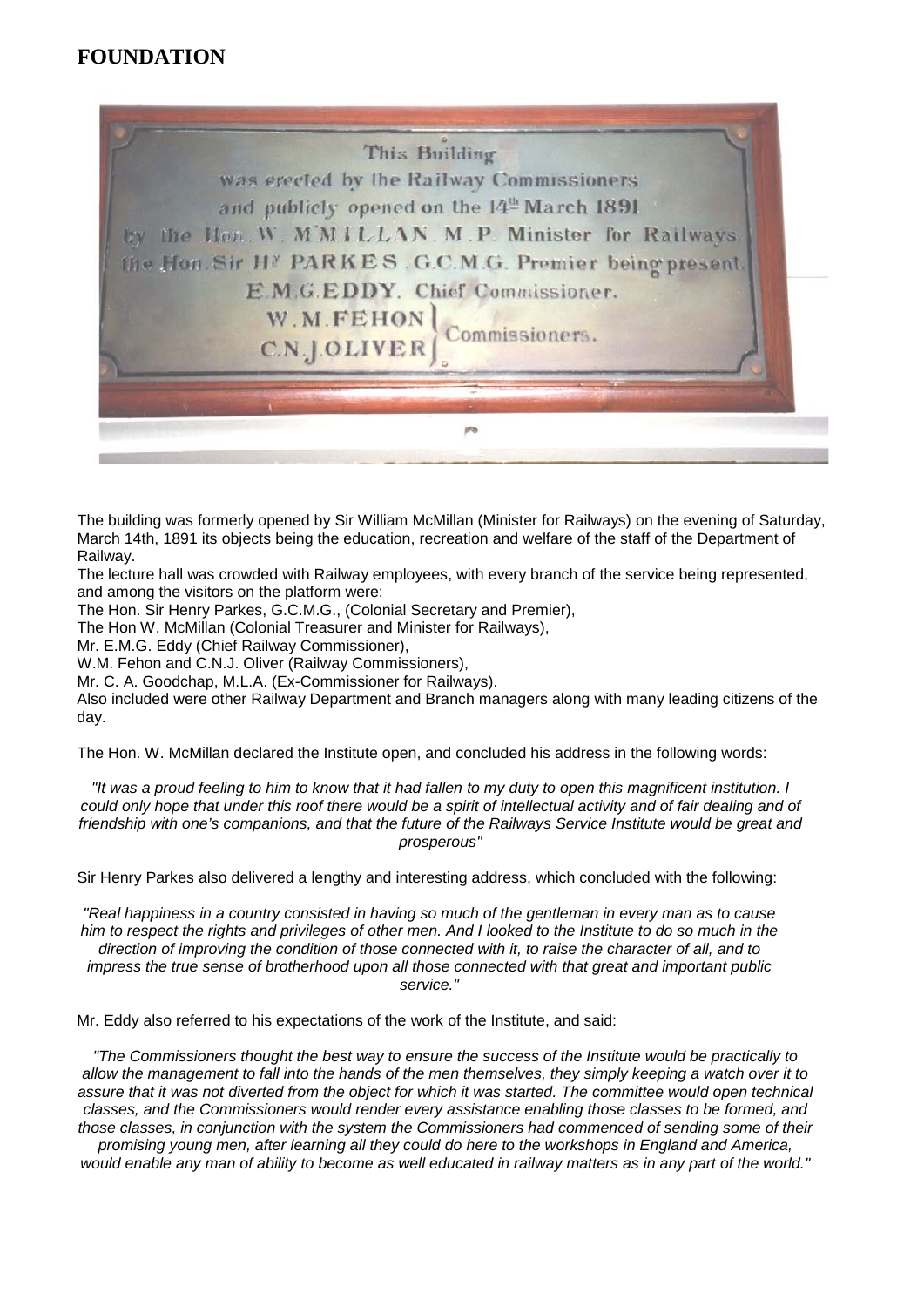### **PROGRESS**

In the early years of the Institute, the social activities were more dominant than the educational, but it was not long before the needs of the younger men of the service became more insistent, and the Council of the Institute set itself to work to provide the means for that training which is an absolute essential of success, both for the individual and the Department. The goal the Council set before itself was the training of our own men for every position in the service. The rapid growth of the numbers of the staff emphasised the need for this training, and widen the field of the Institute's opportunities. During that life of the Institute the numbers employed in the service had doubled and the average number of new entrants was nearly 800 annually, all of whom had to be trained in the work they had to do. A committee of the Council was appointed to consider this question, and after careful deliberation drew up a schedule of the subjects that were needed to be studied for every grade and calling within the department. To that end classes had been formed which embraced the following:

| Accounts, Goods & Coaching | Safe Railway Working                 | Arithmetic           | Shorthand, Elementary          |  |  |
|----------------------------|--------------------------------------|----------------------|--------------------------------|--|--|
| <b>Applied Mechanics</b>   | Shorthand, Advanced                  | Chemistry            | Shorthand, Reporting           |  |  |
| Electricity, Physics       | Telegraphy                           | Electricity, Applied | Typewriting                    |  |  |
| Locomotive Engine Driving  | Westinghouse Brake                   | Mathematics          | <b>English and Composition</b> |  |  |
| <b>Mechanical Drawing</b>  | Elementary and Geometrical, Advanced |                      |                                |  |  |

All classes were free to members, and on payment of 5ś per annum member's sons could also attend. In addition to free instruction, free passes were granted to junior student employees, and half-fares to seniors and sons of members to attend the classes. Prizes and certificates were awarded to those who gained the required percentage of marks at the annual examination. In order for those who passed their examinations successfully and gain the rewards of their efficiencies, their certificates were noted on their official history record, and were taken into consideration when the Heads of their Branch considered promotions.

Ladies Classes were also developed and opened to the wives and daughters of members so as to further their education with classes in: Dressmaking and Cutting Millinery Painting Cooking etc. education with classes in: Dressmaking and Cutting Millinery Painting Cooking etc.

The social side of the Institute has always been a marked and attractive feature of its life. Among the many social activities for members were the 'Glee Club' and the 'Dramatic Club', others included games such as billiards, chess, draughts which held a prominent place, while the gymnasium attracted the young and active youths whose prowess in boxing, wrestling, and general gymnastics have won many State championships. Other clubs continued to be formed such as cycling, cricket, and miniature rifle range shooting, then later on bridge, darts, lawn bowls, golf, tenpin bowling, basketball, hockey, billiards/snooker and football.

The Institute had always been made available for charity concerts and benevolent purposes and allowed free usage of the large hall to various sick and accident societies, the hospital Fund, and similar organizations. The Ambulance branches made their headquarters in the Institute for practice and business purposes, while the various metropolitan district picnic committees utilised the building for their annual agendas. Tom Anderson and Dick Oxenham started regular Eisteddfods in 1925, by 1960 there were over 10,500 entrants and 504 sections, in their time there were none equal in size and grandeur as those held at the Institute up to their close in the 1970's.

By 1960 the Institute had some 8,492 students being tutored by 164 teaches in subjects type subjects as: Accounts Coaching and Goods, Algebra, Arithmetic, English, Geometry, Trigonometry, Shorthand, Timekeeping, Typewriting, Morse Telegraphy, Radio, Foremanship, Car & Wagon Examining, Dies, Electric & Diesel Loco Driving, Diesel & Electric Loco Maintenance, D L Engineers Course, Electricity & Magnetism, Explosives, Motor Car Maintenance, Safe Railway Working, Signwriting, Show Card & Ticket Writing, Signalling & Interlocking, Ticket Collection, Sketching(Railway), Inspector Bridges & Buildings, Inspector Permanent Way, Locomotive Way & Works, Trainee Engineman, Dressmaking and Ballroom Dancing.

The Institute prepared and distributed the first Railway paper called "The Railway Budget". The paper became a valued and informative item for country members, as its objective was to keep members abreast of what was happening, not only the general matters in the Railway but what was happening throughout the world. It served as a major railway communications paper particularly in country areas that did not always receive city newspapers.

In short no organization within the Department needed to go elsewhere to conduct their business, from these facts it can be seen how large a part in the life of Railway employees the Institute filled.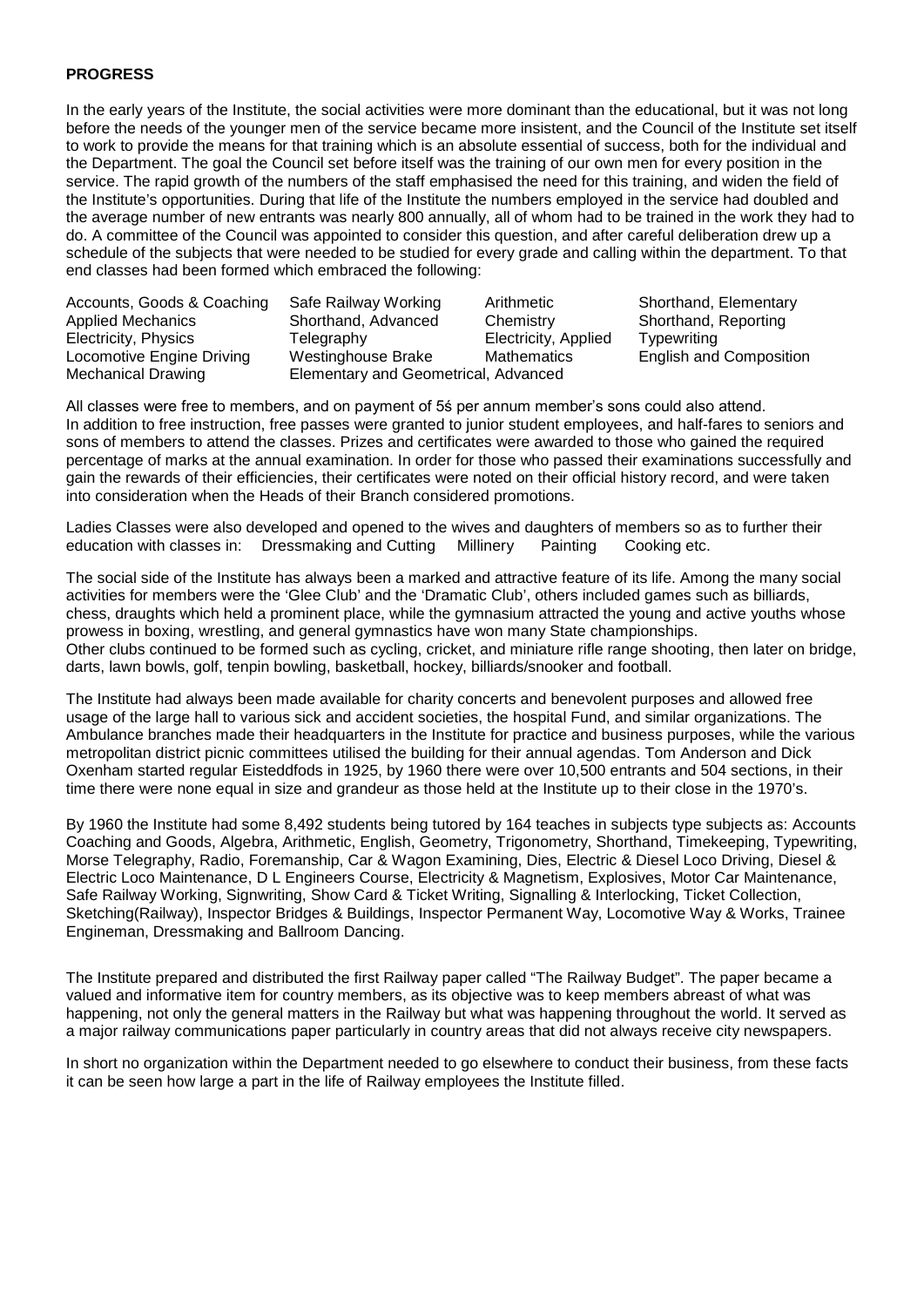### **Extract written by A. E. Jobson Hon. Secretary of The NSW Railway Institute 1910)**

### **Railway Jubilee**

"*This reference to the Institute would hardly be complete without some allusion to the Jubilee Exhibition in 1905, which was organised and carried to a successful conclusion by the Council. The display was very comprehensive and well-illustrated the progress of Railways in this state from their infancy. Each branch of the Department made its own display showing the progress of its methods and appliances, and contrasting them with those then in use.*

*The history of our Railways, by Mr. G. A. Gilder, gave a finish to the week and provided a memento, which will take its place in the archives of our state history.*

*The financial result was also very satisfactory and the Chief Commissioner directed that the surplus should be used in a fitting manner. It was used to found a Railway Jubilee Scholarship in Engineering. After an open competition among the young men of the service, Mr. A. D. J. Forster was selected to become the Railway student at the Sydney University for four years. The period of his studies has now terminated, with credit to himself and the Institute. He is intending to proceed to England for a couple years to gain experience in the great workshops of England and Germany.*

*"In concluding this brief reference to the work of the Institute, It is hoped that the young men of the Service will recognise its value to themselves individually and to the whole staff as a centre of educational and intellectual activity, which has had, and must continue, to exercise the most happy and beneficial influence upon all who come within its sphere. The work of the Institute is purely voluntary, and for that reason makes appeal to the best instincts within us, not only to help ourselves, but to help others to achieve worthy ends by worthy means".*

### **GROWTH**

During the next 100 years the Institute was the railway's focal point for the majority of employee training, apprenticeships and scholarships for the large number of trade and non-trade personnel required to maintain and run the continually expanding railway system. Men and women from all back grounds and cultures were employed and trained at the Institute not only in the general educational syllabus of 'reading, writing and arithmetic' it also trained employees in the peculiar and in some areas the unique aspects of railway systems, plant and equipment. In 1919, when the Railway Commissioner of the day, realised the Institute's potential value to the Department he decided to take it over as a Departmental Branch.

Prior to this the organization was still controlled by the Council. In their wisdom the Commissioners appointed a Director and then instituted a system of collecting subscriptions through the pay-sheets. By 1928 membership had grown from 5,565 to 28,000, and by 1960 the numbers were well over 34,000 representing approximately 60% of the staff.

As training requirements grew, in 1926 the Institute moved the administrative staff into a five storey rented building in Hay Street, and later moved into the 'Wills Building', 267-273 Castlereagh Street, where it occupied the greater proportion of the six-storey building.

The Institute created branches in major country towns throughout the state so training could take place locally, reducing the need to come to the city. These buildings with their own library became the town library in many cases. They were not only the local focal point for training and education, but became the meeting place for the community to participate in various sporting and social activities in the town with many dances and dinners being held regularly in their halls.

To further train and educate railway employees in remote areas the Commissioners provided the Institute with special carriages fitted out with equipment for training in the uses and applications of Safe Working, Westinghouse Air Brakes and Locomotive Instruction as well as other training syllabuses peculiar to railway working, including books, work manuals, instruction papers and field instructors or teaches.

The carriages would be dropped off at outback sidings in NSW where no major towns or Institute buildings were nearby, instruction and training would be carried-out. At conclusion the carriages would be coupled to a train and moved on to the next remote location to continue further training.

### **DIVERSIFICATION**

In the mid-seventies an executive decision was made to establish special training facilities with instructional workshops at Strathfield that later moved and became known as the Apprentice training College at Chullora, further training venues were established at Petersham and Belmore Colleges which came under the control of Staff Development. From that point in time the Institute was no longer involved with training and had to address its own future and direction.

It turned its attention to improving and developing better social, life style, leisure, and sporting pursuits for members; while not straying from its original directive the Institute maintained the employees social aspects. In the late eighties staff proposed an ambitious plan to Management to purchase a holiday cabin and make it affordable for members to rent while on holidays. The idea was a huge success particularly for employee members on minimal wages who could not afford to take their family on holidays.

Since then the Institute has gone on to successfully purchase more and more cabins including properties. To date it now has 10 self-contained mobile homes in 6 locations, together with 2 \* 3 bedroom townhouses, 1 \* 2 bedroom villa, 1 \* 2 bedroom apartment and 2 \* 2 bedroom units in 3 other locations.

Mobile Homes: Bateman's Bay (2), Soldiers Point (2), Port Macquarie (2), Nambucca Heads (2), Woolgoolga (1), Byron Bay (1).

Housing: Coolangatta (3), The Entrance (1), Forster/Tuncurry (2)

A member card program offering discounts to hotel/motels, restaurants, family attractions, leisure activities, health and wellbeing programs, movie and theme park tickets, not only available for use at point of sale but including an online shopping program.

Other discount programs have also been introduced over the years providing a highly valued membership package.